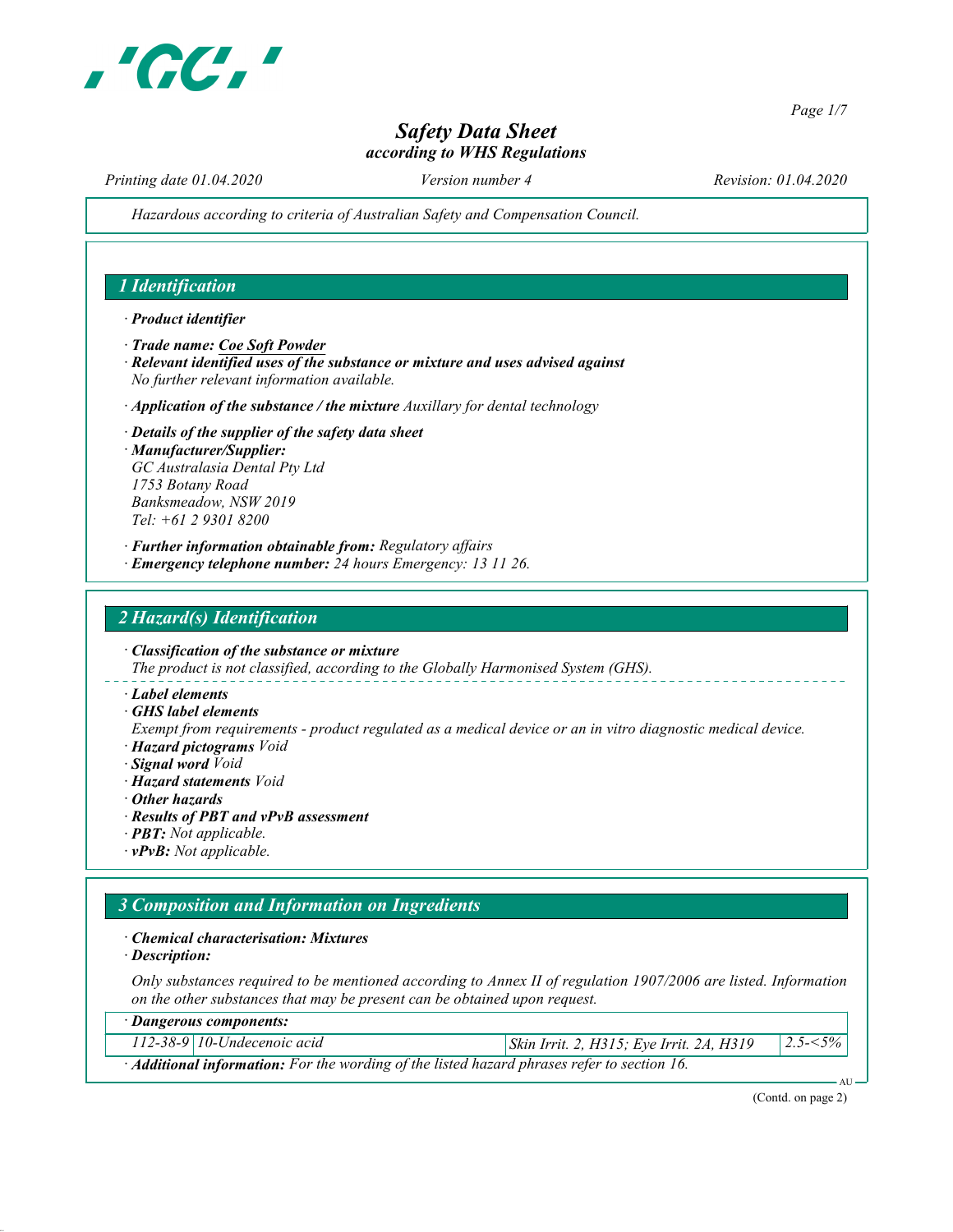Printing date 01.04.2020 Version number 4 Revision: 01.04.2020

Trade name: Coe Soft Powder

(Contd. of page 1)

#### 4 First Aid Measures

· Description of first aid measures

General information:

No special measures required.

- If symptoms persist consult doctor.
- · After inhalation: Take affected persons into fresh air and keep quiet.
- · After skin contact: Immediately rinse with water.
- · After eye contact:

Rinse opened eye for several minutes under running water. If symptoms persist, consult a doctor.

- · After swallowing: Rinse out mouth and then drink plenty of water. If symptoms persist consult doctor. · Information for doctor:
- · Most important symptoms and effects, both acute and delayed No further relevant information available.
- · Indication of any immediate medical attention and special treatment needed

No further relevant information available.

## 5 Fire Fighting Measures

- · Extinguishing media
- · Suitable extinguishing agents:
- CO2, powder or water spray. Fight larger fires with water spray or alcohol resistant foam. Use fire extinguishing methods suitable to surrounding conditions.
- · For safety reasons unsuitable extinguishing agents: Water with full jet
- · Special hazards arising from the substance or mixture Formation of toxic gases is possible during heating or in case of fire. No further relevant information available.
- · Advice for firefighters
- · Protective equipment: Wear self-contained respiratory protective device.
- · Additional information

Dispose of fire debris and contaminated fire fighting water in accordance with official regulations.

### **6 Accidental Release Measures**

- · Personal precautions, protective equipment and emergency procedures Remove persons from danger area.
- · Environmental precautions: Do not allow product to reach sewage system or any water course. Do not allow to penetrate the ground/soil.
- · Methods and material for containment and cleaning up:
- Pick up mechanically.

Dispose of the material collected according to regulations.

- · Reference to other sections
- See Section 7 for information on safe handling.
- See Section 8 for information on personal protection equipment.
- See Section 13 for disposal information.

(Contd. on page 3)

AU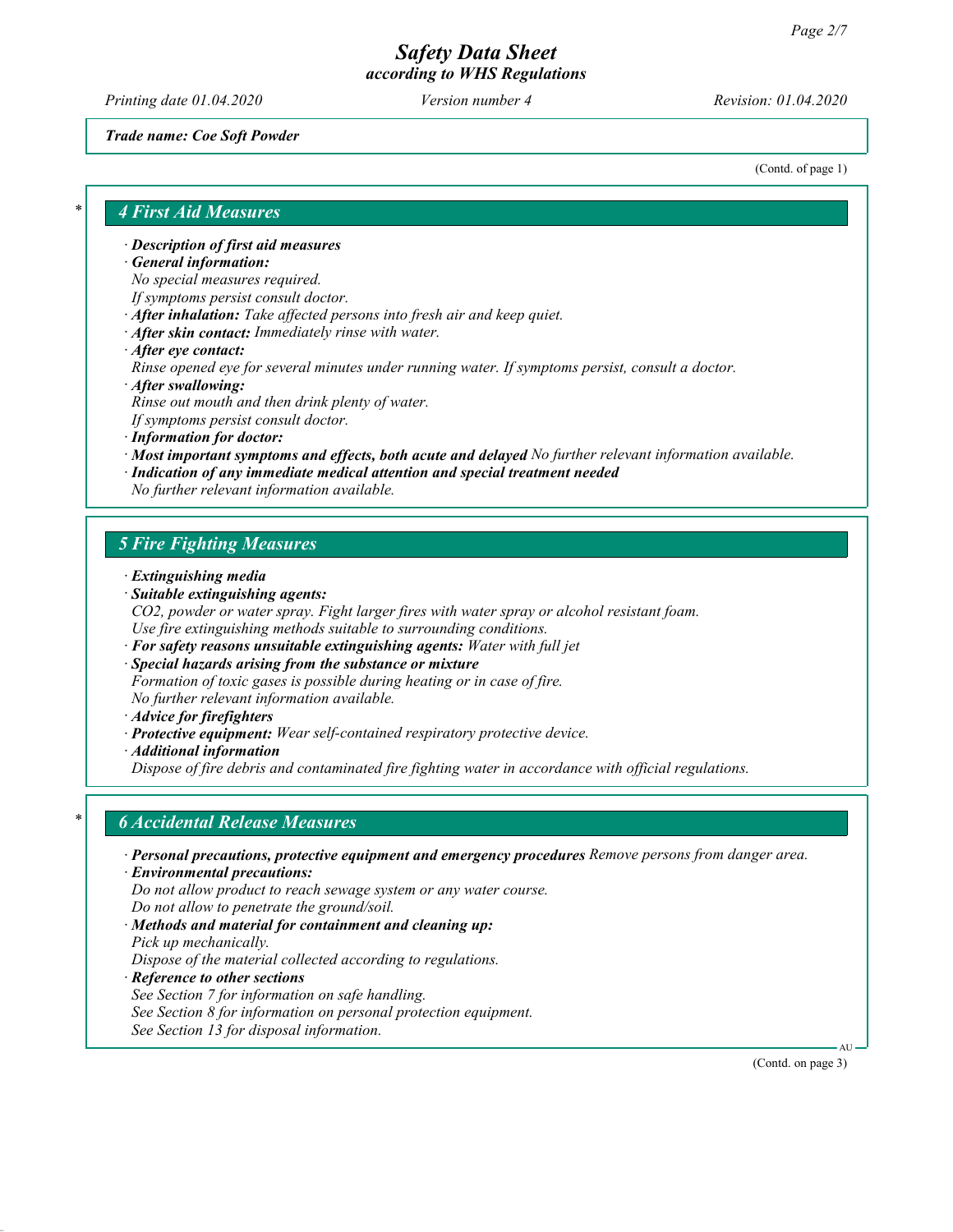Printing date 01.04.2020 Version number 4 Revision: 01.04.2020

#### Trade name: Coe Soft Powder

(Contd. of page 2)

## 7 Handling and Storage

#### · Handling:

· Precautions for safe handling

Prevent formation of dust.

- Any unavoidable deposit of dust must be regularly removed.
- · Information about fire and explosion protection: Dust can combine with air to form an explosive mixture.
- · Conditions for safe storage, including any incompatibilities

· Storage:

- · Requirements to be met by storerooms and receptacles: Store only in unopened original receptacles.
- · Information about storage in one common storage facility: Store away from foodstuffs.
- · Further information about storage conditions: None.
- $\cdot$  Specific end use(s) No further relevant information available.

#### 8 Exposure controls and personal protection

· Additional information about design of technical facilities: No further data; see item 7.

- · Control parameters
- · Ingredients with limit values that require monitoring at the workplace:

The product does not contain any relevant quantities of materials with critical values that have to be monitored at the workplace.

 $\cdot$  **Additional information:** The lists valid during the making were used as basis.

- · Exposure controls
- · Personal protective equipment:
- General protective and hygienic measures:

The usual precautionary measures are to be adhered to when handling chemicals.

Do not inhale dust / smoke / mist.

Wash hands before breaks and at the end of work.

- · Respiratory protection: Suitable respiratory protective device recommended.
- · Protection of hands: Protective gloves

· Material of gloves

The selection of the suitable gloves does not only depend on the material, but also on further marks of quality and varies from manufacturer to manufacturer. As the product is a preparation of several substances, the resistance of the glove material can not be calculated in advance and has therefore to be checked prior to the application.

· Penetration time of glove material

The exact break through time has to be found out by the manufacturer of the protective gloves and has to be observed.

· Eye protection: Safety glasses

# 9 Physical and Chemical Properties

- · Information on basic physical and chemical properties · General Information
- · Appearance: Form: Powder Colour: Pink · Odour: Characteristic **Odour threshold:** Not determined.

(Contd. on page 4)

AU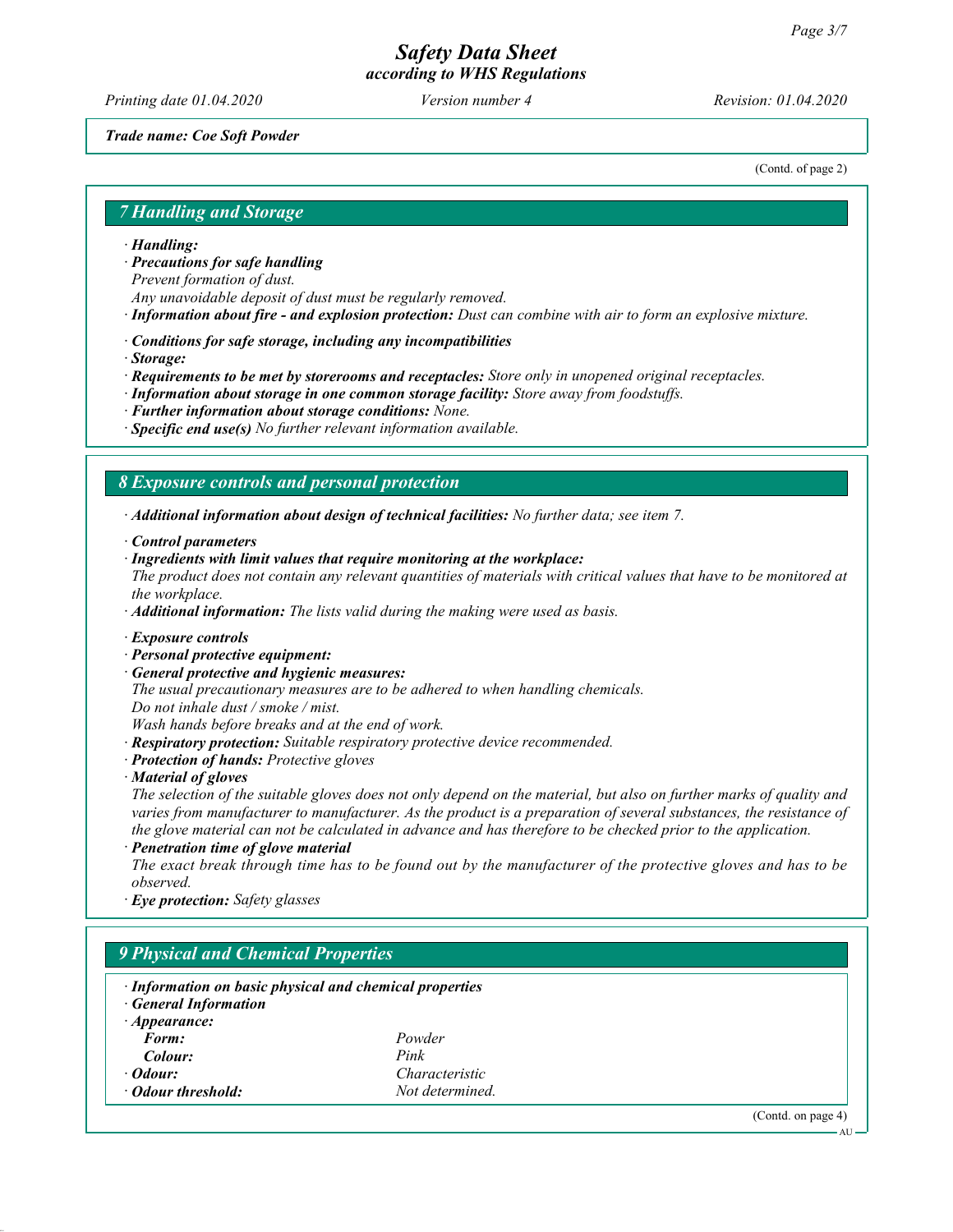Printing date 01.04.2020 Version number 4 Revision: 01.04.2020

Trade name: Coe Soft Powder

|                                                                                                                            | (Contd. of page 3)                                                                                  |  |
|----------------------------------------------------------------------------------------------------------------------------|-----------------------------------------------------------------------------------------------------|--|
| $\cdot$ pH-value:                                                                                                          | Not applicable.                                                                                     |  |
| · Change in condition<br>Melting point/freezing point:<br>Initial boiling point and boiling range: Undetermined.           | Undetermined.                                                                                       |  |
| · Flash point:                                                                                                             | Not applicable.                                                                                     |  |
| · Flammability (solid, gas):                                                                                               | Not determined.                                                                                     |  |
| · Ignition temperature:                                                                                                    | Undetermined.                                                                                       |  |
| $\cdot$ Decomposition temperature:                                                                                         | Not determined.                                                                                     |  |
| $\cdot$ Auto-ignition temperature:                                                                                         | Product is not selfigniting.                                                                        |  |
| <i>Explosive properties:</i>                                                                                               | Product does not present an explosion hazard.                                                       |  |
| · Explosion limits:<br>Lower:<br><b>Upper:</b>                                                                             | Not determined.<br>Not determined.                                                                  |  |
| · Vapour pressure:                                                                                                         | Not applicable.                                                                                     |  |
| $\cdot$ Density at 20 °C (68 °F):<br>$\cdot$ Relative density<br>$\cdot$ <i>Vapour density</i><br>$\cdot$ Evaporation rate | $0.61$ g/cm <sup>3</sup> (5.09045 lbs/gal)<br>Not determined.<br>Not applicable.<br>Not applicable. |  |
| $\cdot$ Solubility in / Miscibility with<br>water:                                                                         | Insoluble.                                                                                          |  |
| · Partition coefficient: n-octanol/water:                                                                                  | Not determined.                                                                                     |  |
| · <i>Viscosity</i> :<br>Dynamic:<br>Kinematic:<br>$\cdot$ Other information                                                | Not applicable.<br>Not applicable.<br>No further relevant information available.                    |  |

# 10 Stability and Reactivity

· Reactivity No further relevant information available.

· Chemical stability

· Thermal decomposition / conditions to be avoided: No decomposition if used according to specifications.

· Possibility of hazardous reactions No dangerous reactions known.

· Conditions to avoid No further relevant information available.

· Incompatible materials: No further relevant information available.

· Hazardous decomposition products: No dangerous decomposition products known.

(Contd. on page 5)

 $\Delta$ I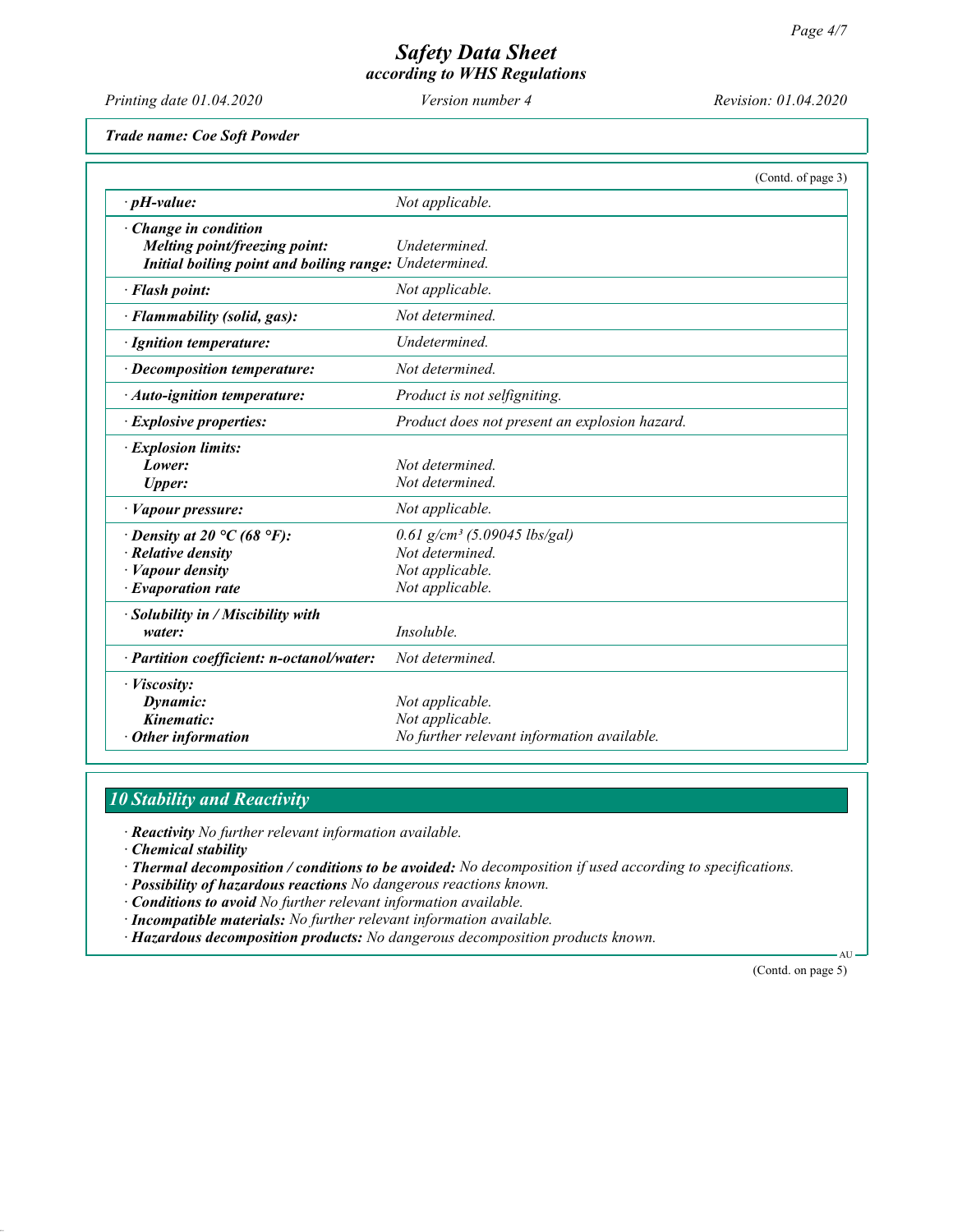Printing date 01.04.2020 Version number 4 Revision: 01.04.2020

Trade name: Coe Soft Powder

(Contd. of page 4)

### **11 Toxicological Information**

· Information on toxicological effects

· Acute toxicity

· LD/LC50 values relevant for classification:

112-38-9 10-Undecenoic acid

Oral  $LD50$  2,500 mg/kg (rat (f+m))

- · Primary irritant effect:
- · Skin corrosion/irritation No irritant effect.
- · Serious eye damage/irritation No irritating effect.
- · Respiratory or skin sensitisation No sensitising effects known.
- · Repeated dose toxicity No further relevant information available.
- · CMR effects (carcinogenity, mutagenicity and toxicity for reproduction)
- No further relevant information available.

# 12 Ecological Information

· Toxicity

- · Aquatic toxicity: No further relevant information available.
- · Persistence and degradability No further relevant information available.
- · Behaviour in environmental systems:
- · Bioaccumulative potential No further relevant information available.
- · Mobility in soil No further relevant information available.
- · Ecotoxical effects:
- · Remark: Harmful to fish
- · Additional ecological information:
- · General notes:

Harmful to aquatic organisms

Do not allow undiluted product or large quantities of it to reach ground water, water course or sewage system.

- · Results of PBT and vPvB assessment
- · PBT: Not applicable.
- · vPvB: Not applicable.
- $\cdot$  Other adverse effects No further relevant information available.

### 13 Disposal considerations

· Waste treatment methods

· Recommendation

Must not be disposed together with household garbage. Do not allow product to reach sewage system. Contact waste processors for recycling information.

- · Uncleaned packaging:
- · Recommendation: Disposal must be made according to official regulations.

### 14 Transport information

· UN-Number  $\cdot$  ADG, ADN, IMDG, IATA not regulated

(Contd. on page 6)

AU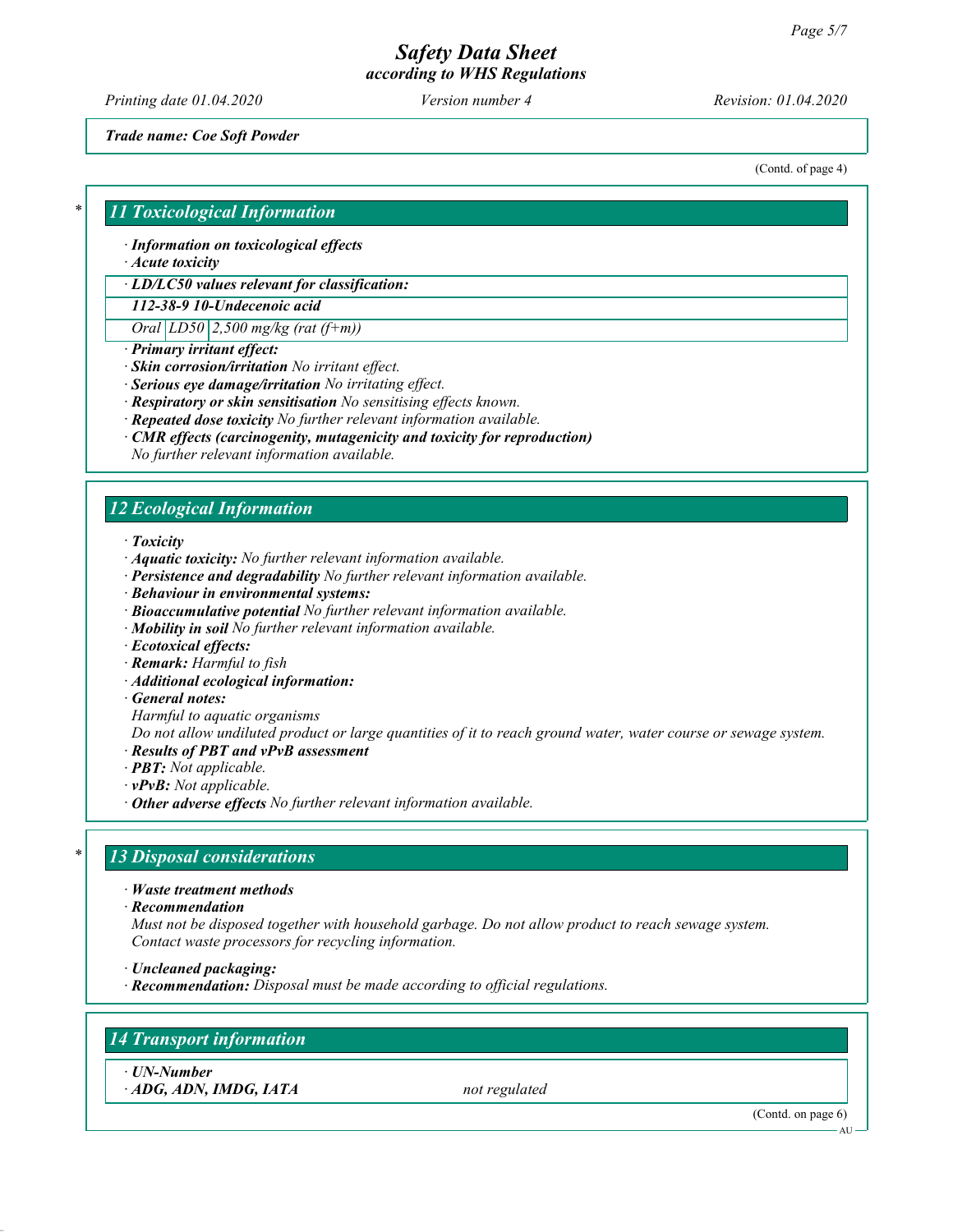Printing date 01.04.2020 Version number 4 Revision: 01.04.2020

Trade name: Coe Soft Powder

|                                                                                            |                 | (Contd. of page $5$ ) |  |
|--------------------------------------------------------------------------------------------|-----------------|-----------------------|--|
| $\cdot$ UN proper shipping name<br>ADG, ADN, IMDG, IATA                                    | not regulated   |                       |  |
| · Transport hazard class(es)                                                               |                 |                       |  |
| ADG, ADN, IMDG, IATA<br>· Class                                                            | not regulated   |                       |  |
| · Packing group<br>$\cdot$ ADG, IMDG, IATA                                                 | not regulated   |                       |  |
| · Environmental hazards:<br>$\cdot$ Marine pollutant:                                      | No              |                       |  |
| · Special precautions for user                                                             | Not applicable. |                       |  |
| · Transport in bulk according to Annex II of Marpol<br>and the IBC Code<br>Not applicable. |                 |                       |  |
| · UN "Model Regulation":                                                                   | not regulated   |                       |  |

# 15 Regulatory information

· Safety, health and environmental regulations/legislation specific for the substance or mixture

· Australian Inventory of Chemical Substances

All ingredients are listed.

· Standard for the Uniform Scheduling of Medicines and Poisons

None of the ingredients is listed.

· Australia: Priority Existing Chemicals

None of the ingredients is listed.

**GHS** label elements Void

· Hazard pictograms Void

· Signal word Void

· Hazard statements Void

· Directive 2012/18/EU

· Named dangerous substances - ANNEX I None of the ingredients is listed.

· Chemical safety assessment: A Chemical Safety Assessment has not been carried out.

### 16 Other information

· Relevant phrases H315 Causes skin irritation. H319 Causes serious eye irritation.

· Department issuing SDS: Regulatory affairs

· Contact: msds@gc.dental

· Abbreviations and acronyms:

ADR: Accord européen sur le transport des marchandises dangereuses par Route (European Agreement concerning the International Carriage of Dangerous Goods by Road) IMDG: International Maritime Code for Dangerous Goods IATA: International Air Transport Association

EINECS: European Inventory of Existing Commercial Chemical Substances ELINCS: European List of Notified Chemical Substances

(Contd. on page 7)

**AU**